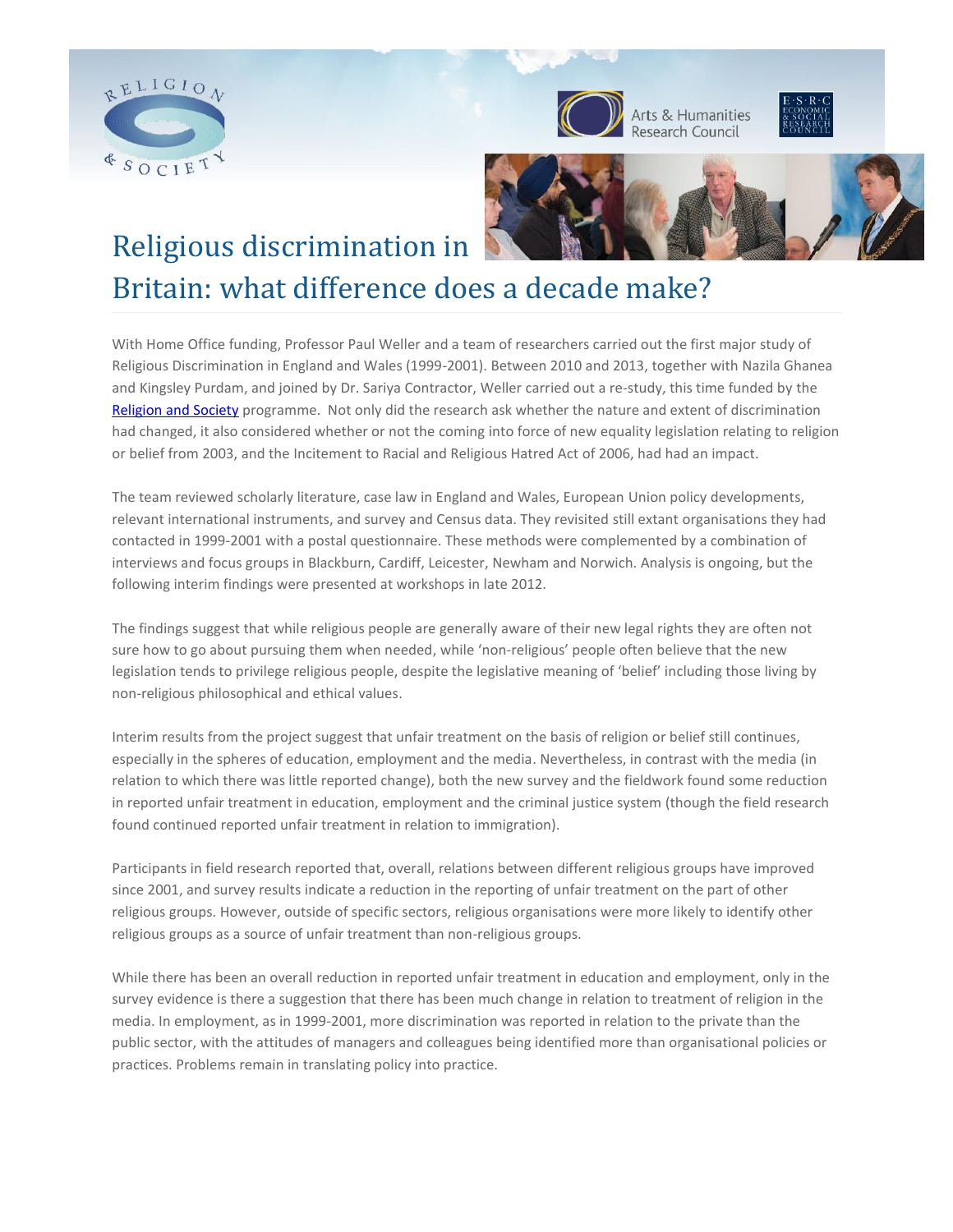



Arts & Humanities<br>Research Council



The survey finds that Muslims, together with Pagans and members of New Religious Movements, continue to report the most frequent unfair treatment, sometimes of a quite serious kind. In recent years, members of other religions have also reported being harassed due to being mistakenly identified as Muslims. In comparison with ten years ago, there was some evidence of a more widespread incidence of issues relating to 'the 5Ks' of Sikhs, and the emergence of problems for Christian employees who do not wish to work on Sundays. Among Christians, there was some sense of increased marginalisation, yet 'non-religious' people identified instances of where they saw Christianity as being unfairly privileged, especially in the spheres of education and governance.

Overall, around a quarter of responding religious organisations thought equality and human rights laws neither helpful nor unhelpful in reducing unfair treatment of people due to their religion, and another quarter did not know, although from the remaining respondents more found the laws helpful than unhelpful. In neither survey nor field research was there much appetite for more legislation. Public education remained the preferred way to tackle unfair treatment on the basis of religion or belief. Going forward, the project team will give attention to different forms of unfair treatment: prejudice, hatred, disadvantage, direct discrimination, indirect discrimination and institutional discrimination.

## Find out more...

- Visit the project's web pages: <http://www.derby.ac.uk/religion-and-society>
- Listen to Principal Investigator Paul Weller and Researcher Sariya contractor presenting the research at Programme findings conference 'New Forms of Public Religion' (September 2012, Cambridge): [http://www.religionandsociety.org.uk/publications/podcasts/show/nfpr\\_conference\\_presentation\\_weller](http://www.religionandsociety.org.uk/publications/podcasts/show/nfpr_conference_presentation_weller_and_contractor) [\\_and\\_contractor](http://www.religionandsociety.org.uk/publications/podcasts/show/nfpr_conference_presentation_weller_and_contractor)
- Read the executive summary of a European report by Principal Investigator Paul Weller and Project Researcher Sariya Contractor: P. Weller and S. Contractor (2012), Executive Summary of Learning from Experience, Leading to Engagement: For a Europe of Religion And Belief Diversity. A Policy Brief Document for the European Institutions and Civil Society Groups, Brussels: Belieforama (translated into Bulgarian, Dutch, English, French, German, Romanian and Spanish). Available on-line at: [http://www.belieforama.eu/sites/default/files/documents/2012-](http://www.belieforama.eu/sites/default/files/documents/2012-10%2520EXE%2520SUM%2520PB%2520PRINT.pdf) [10%2520EXE%2520SUM%2520PB%2520PRINT.pdf](http://www.belieforama.eu/sites/default/files/documents/2012-10%2520EXE%2520SUM%2520PB%2520PRINT.pdf)
- Look up an article by Co-Investigator Nazila Ghanea based upon research for the project: N. Ghanea (2012), "Religious Minorities and Human rights: Bridging International and Domestic Perspectives on the Rights of Persons Belonging to Religious Minorities under English Law", in the European Yearbook of Minority Issues, No. 9, pp. 497-518.

# You might also be interested in...

 Listening to project Principal Investigator Paul Weller discussing his contribution to the book showcasing Religion and Society research *Religion and Change in Modern Britain*: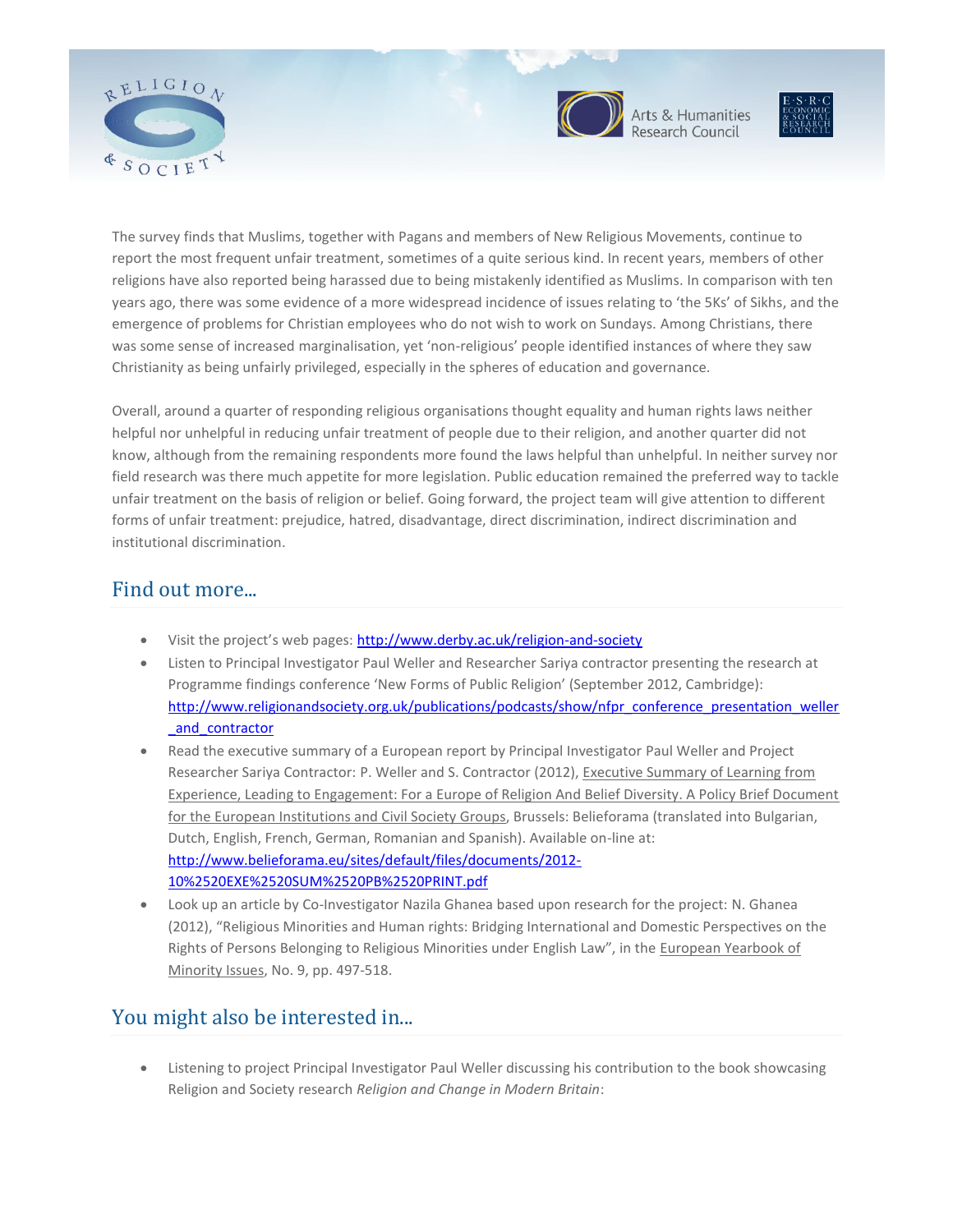



Arts & Humanities<br>Research Council



[http://www.religionandsociety.org.uk/publications/podcasts/show/paul\\_weller\\_controversies\\_as\\_a\\_lens](http://www.religionandsociety.org.uk/publications/podcasts/show/paul_weller_controversies_as_a_lens_on_change) on change

- A one-day workshop on 'Non-Religious Identities in Policy and Practice' (London, April 2012) at which Researcher Sariya Contractor presented the project: [http://www.religionandsociety.org.uk/events/programme\\_events/show/non\\_religious\\_identities\\_in\\_poli](http://www.religionandsociety.org.uk/events/programme_events/show/non_religious_identities_in_policy_and_practice) cy and practice
- A project on multi-faith spaces funded by the Programme for which Paul Weller was an advisor: <http://www.sed.manchester.ac.uk/architecture/research/mfs/>
- A report on religion and belief in UK higher education from research led by Paul Weller: [http://www.religionandsociety.org.uk/news/show/award\\_holder\\_publishes\\_report\\_on\\_religion\\_and\\_beli](http://www.religionandsociety.org.uk/news/show/award_holder_publishes_report_on_religion_and_belief_in_higher_education) ef in higher education
- Paul Weller's review of religious discrimination in Britain: [http://www.religionandsociety.org.uk/news/show/religious\\_discrimination\\_in\\_britain\\_review\\_published](http://www.religionandsociety.org.uk/news/show/religious_discrimination_in_britain_review_published)
- Dr Contractor's ESRC Follow-on Funding grant on 'Collaborative Partnerships between universities and Muslim institutions: dismantling the roadblocks'[: http://www.derby.ac.uk/collaborative-partnerships](http://www.derby.ac.uk/collaborative-partnerships-project)[project](http://www.derby.ac.uk/collaborative-partnerships-project)

## Project Details

#### Award Title

**Religion and Belief, Discrimination and Equality in England and Wales: Theory, Policy and Practice (2000-2010)**

#### Team

Project Principal Investigator at the University of Derby

**Professor Paul Weller**

Co-Investigators at Manchester and Oxford Universities

**Dr. Kingsley Purdam**

**Dr. Nazila Ghanea**

Project Post-Doctoral Researcher at the University of Derby:

#### **Dr. Sariya Contractor**

The project administrator at the University of Derby: